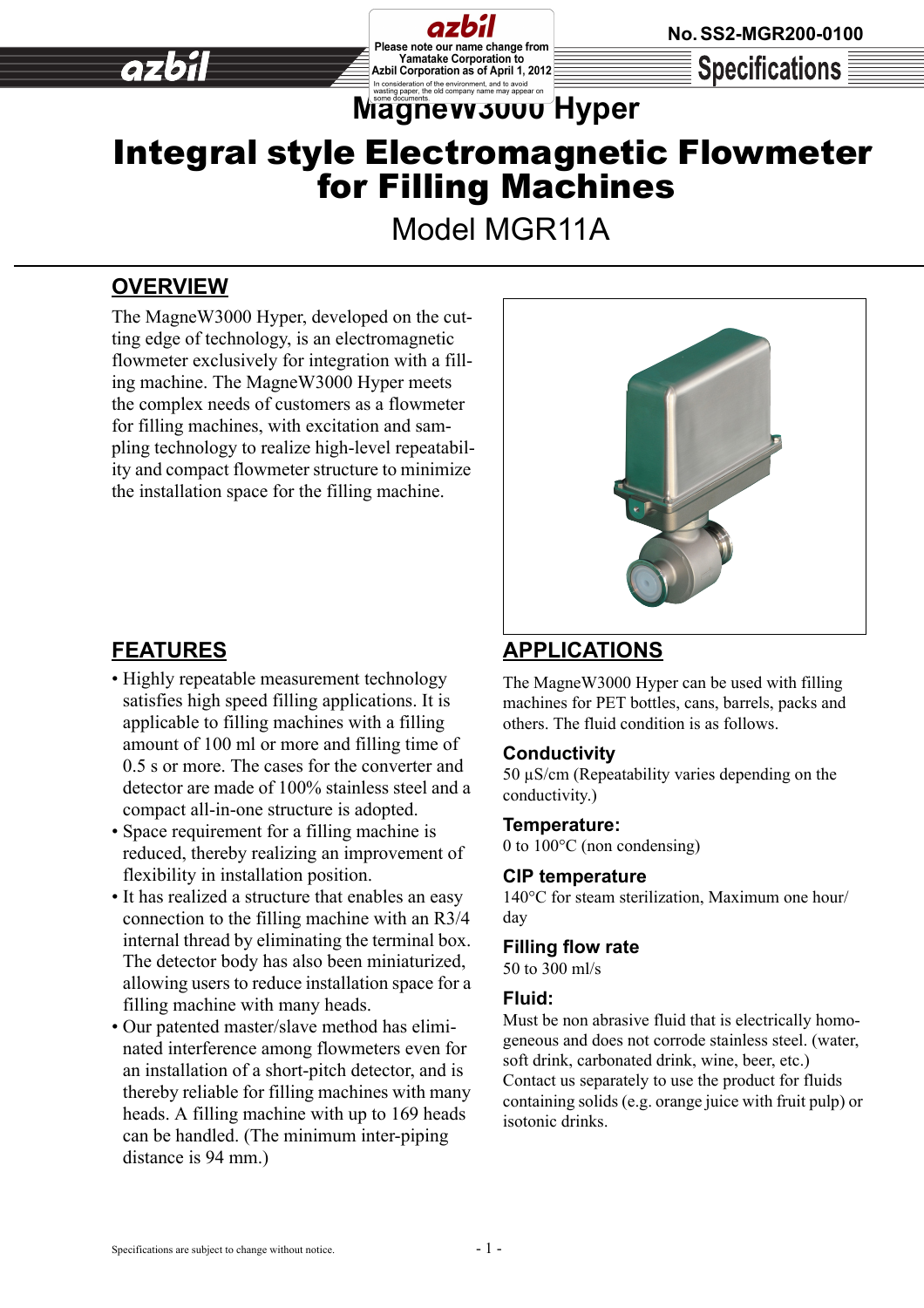## **SELECTION OF GASKET**

EPDM and Kalrez are available as optional materials for gaskets. Select one of them in accordance with the following conditions.

### **EPDM gasket:**

Used for cleaning at a temperature under 120°C. EPDM tends to be less resistant than Kalrez to SIP. EPDM gaskets generally have better anti-corrosion characteristics than silicon gaskets for CIP. However, they may need to be changed periodically depending on the chemical agent for cleaning.

#### **Kalrez gasket:**

Used for SIP at a temperature under 150°C or for frequently-performed CIP. Kalrez gaskets are less swelling and have better anti-corrosion characteristics than silicon and EPDM gaskets and thus can be used for longer periods.

### **STANDARD SPECIFICATIONS**

### **Detector Specification**

8 mm, 15 mm

**Structure**  IEC PUBL529 IP67, NEMA ICS6-110 TYPE4X

## **Material of Body**

**Measuring Pipe** SCS14 (equivalent to SUS316)

**Case**  SCS13A

#### **Process Wetted Material:**

**Lining** PFA

#### **Electrode** SUS316L

#### **Ferrule for Welding (select from option)** SUS316L

#### **Gasket**

EPDM (hardness 90) (certified products and materials by safety inspection tests in conformity with Food Sanitation Law) Kalrez (hardness 90) (acceptable product from the food sanitation test, select from option)

### **Electrode Structure**

Interpolation electrode (non-removable)

### **Converter Specification**

### **Structure:**

IEC PUBL529 IP67, watertight model

#### **Body Material**

**Case Material:**  SCS13A

**Cover material:**  SUS304

#### **Main Power Supply**

 $DC24 V \pm 10\%$ 

#### **Power Consumption** Less than 6 W

#### **Output Signal**

Pulse output, open collector pulse output (NPN) (contact capacity DC12-24 V/50 mA)

**Pulse Weight**  0.05 ml/p

**Pulse Width**  30 µs

**Span Frequency**  6000 Hz

**Range Setting** 300 ml/s (fixed)

#### **Damping Time Constant**   $0.1$  s (fixed)

## **Sampling Cycle**

6 ms typ.

#### **Dropout** 3% (fixed)

### **Inrush Current:**

6A typ. 10 mA Max (63.2% damping)

### **Installation specification**

**Process Fluid Temperature** 0 to  $100^{\circ}C$ 

**Process Fluid Pressure** -0.1 to 1 MPa

### **Process Fluid Corrosiveness**

Fluid should not be corrosive to stainless steel SUS316L and PFA.

### **Process Fluid Abrasiveness**

Fluid should not be abrasive.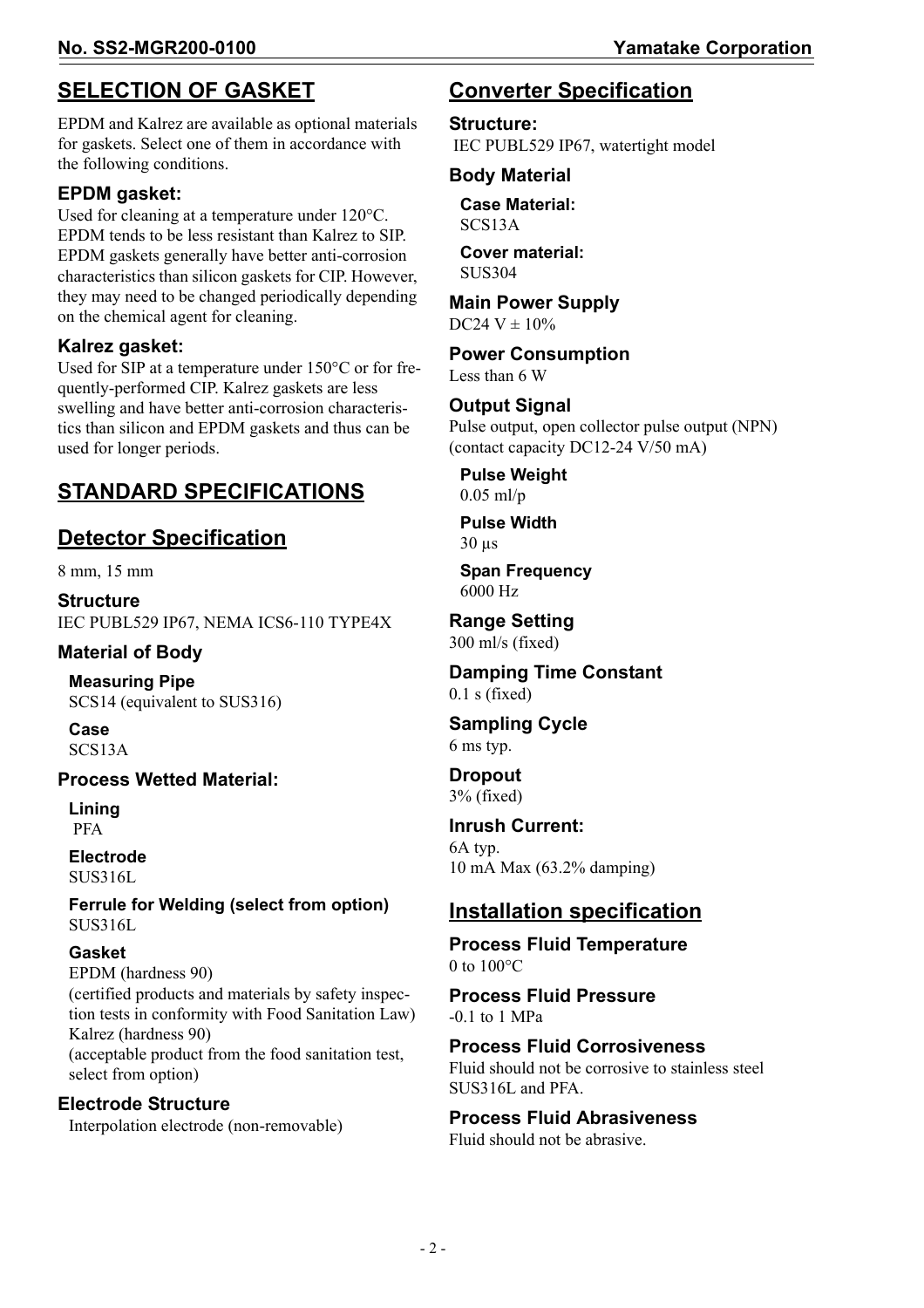#### **Bubble Incorporation**

Bubbles should be eliminated by applying pressure on fluid since it may affect the accuracy.

#### **Cleaning Temperature**

140°C, No longer than one hour/day

#### **Ambient Temperature**

 $-5$  to  $50^{\circ}$ C

#### **Ambient Humidity**

10 to 90%RH

#### **Wiring Connection**

R3/4 internal thread connection

#### **Straight Pipe Length for the Upstream Side**

Ensure the straight pipe length by 15D (120 mm) or longer with a stainless pipe (inside diameter 8 mm).

#### **Mounting**

Ferrule connection with ISO clamps for 1S (Secure with supporting screws for converter as needed.)

#### **Grounding**

Grounding resistance lower than 100ohms from the internal ground terminal

#### **Weight**

3.2 kg

### **Reference performance**

#### **Standard Reproducibility**

Tap water of 20°C (conductivity 160 µS/cm), the performance regulation based on our standard conditions. Performance varies depending on the equipment structure.

 $Vs = Velocity of setting range$ 

| Capacity | <b>Filling time</b> | <b>Repeatability</b> |
|----------|---------------------|----------------------|
| 2000ml   |                     | $\sigma =$ lg        |
| 500ml    | Ŧ٤                  | σ=4g                 |

σ represents the standard deviation and is calculated as follows:

 $\sigma = \sqrt{\sum_{n=1}^{\infty} \sum_{n=1}^{\infty} \sum_{n=1}^{\infty} \sum_{n=1}^{\infty} \sum_{n=1}^{\infty} \sum_{n=1}^{\infty} \sum_{n=1}^{\infty} \sum_{n=1}^{\infty} \sum_{n=1}^{\infty} \sum_{n=1}^{\infty} \sum_{n=1}^{\infty} \sum_{n=1}^{\infty} \sum_{n=1}^{\infty} \sum_{n=1}^{\infty} \sum_{n=1}^{\infty} \sum_{n=1}^{\infty} \sum_{n=1}^{\infty} \sum_{n=1}^{\infty$ ber of "n")<sup>2</sup>} /(n-1)

#### **Measurable Electrical Conductivity:**

At least 50  $\mu$ S/cm (Repeatability varies depending on the conductivity.)

#### **Measurable Flow Range**

50 ml/s to less than 300 ml/s

## **Installation Criteria**

- This flowmeter requires consulting services individually depending on the piping condition and installation condition of the filling machine to which this flowmeter is connected, and the measurement fluid. If you are considering connecting your flowmeter to a filling machine, contact your local office of Yamatake.
- To maximize the performance of this equipment, select an optimum installation site based on the following criteria for selecting an installation site.
- Customers are responsible for waterproofing the R3/4 internal thread.
- Various factors including application, fluid type, steam sterilization and CIP degrade the sealing performance of gaskets. Change the gaskets periodically.

### **Cautions after installation:**

## **Warning**

**• Check whether residual fluid and/or residual pressure remain in the pipes and the detector before removing this equipment. Failure to do so may cause injury.**

#### **Precaution regarding the ambient environment**

- Avoid selecting an ambient environment that can corrode stainless steel.
- When performing a welding operation near this equipment, be sure to connect the power supply transformer for welding to a ground.

#### **Precaution regarding the measurement fluid**

- Install this equipment in a place where the following conditions are met. Failure to do so may cause output errors and fluctuations.
- Where the measurement fluid can ensure necessary conductivity (which varies depending on which converter is to be connected) for the measurement and the distribution of the conductivity can be considered as homogeneous.
- Where the measurement fluid can be considered as electrically homogeneous. For example, if two types of fluid are mixed in the piping for the upper stream, the ideal place should be somewhere where you can consider that the two types of fluid have been homogeneously mixed.
- Where the distribution of the mixture can be considered to be homogeneous if any mixture exists.